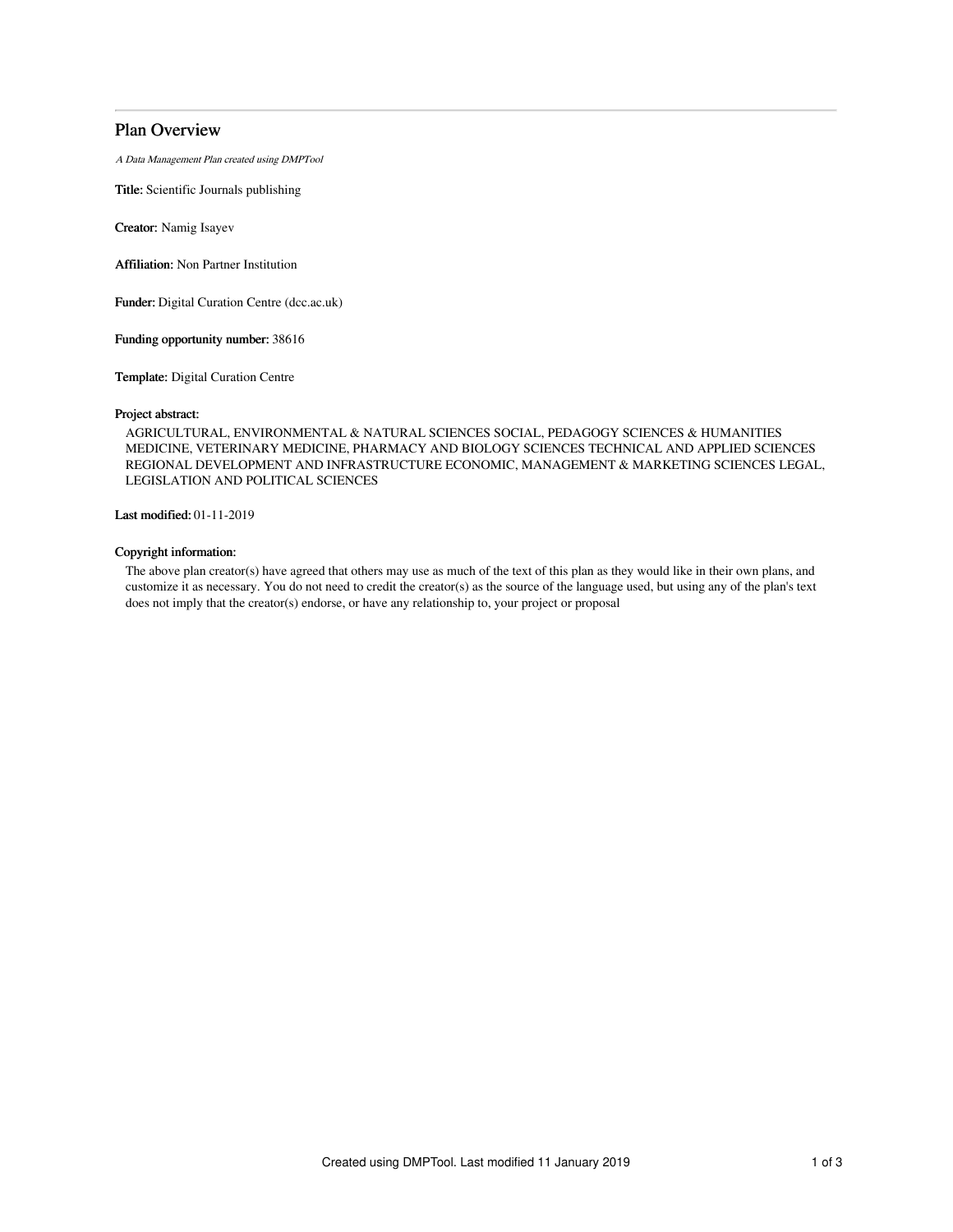# Scientific Journals publishing

## Data Collection

What data will you collect or create? Scientific journals.

How will the data be collected or created? I will upload.

## Documentation and Metadata

What documentation and metadata will accompany the data? Journal in PFD

#### Ethics and Legal Compliance

How will you manage any ethical issues? I will upload journals by me only. No any confusion.

How will you manage copyright and Intellectual Property Rights (IP/IPR) issues? I will upload myself.

## Storage and Backup

How will the data be stored and backed up during the research? In your database and in our website archive.

How will you manage access and security? I will upload only from my email link.

#### Selection and Preservation

Which data are of long-term value and should be retained, shared, and/or preserved? All data.

What is the long-term preservation plan for the dataset? every year.

## Data Sharing

How will you share the data? From your website.

Are any restrictions on data sharing required? no any restriction for my website.

## Responsibilities and Resources

Who will be responsible for data management? Myself

What resources will you require to deliver your plan?